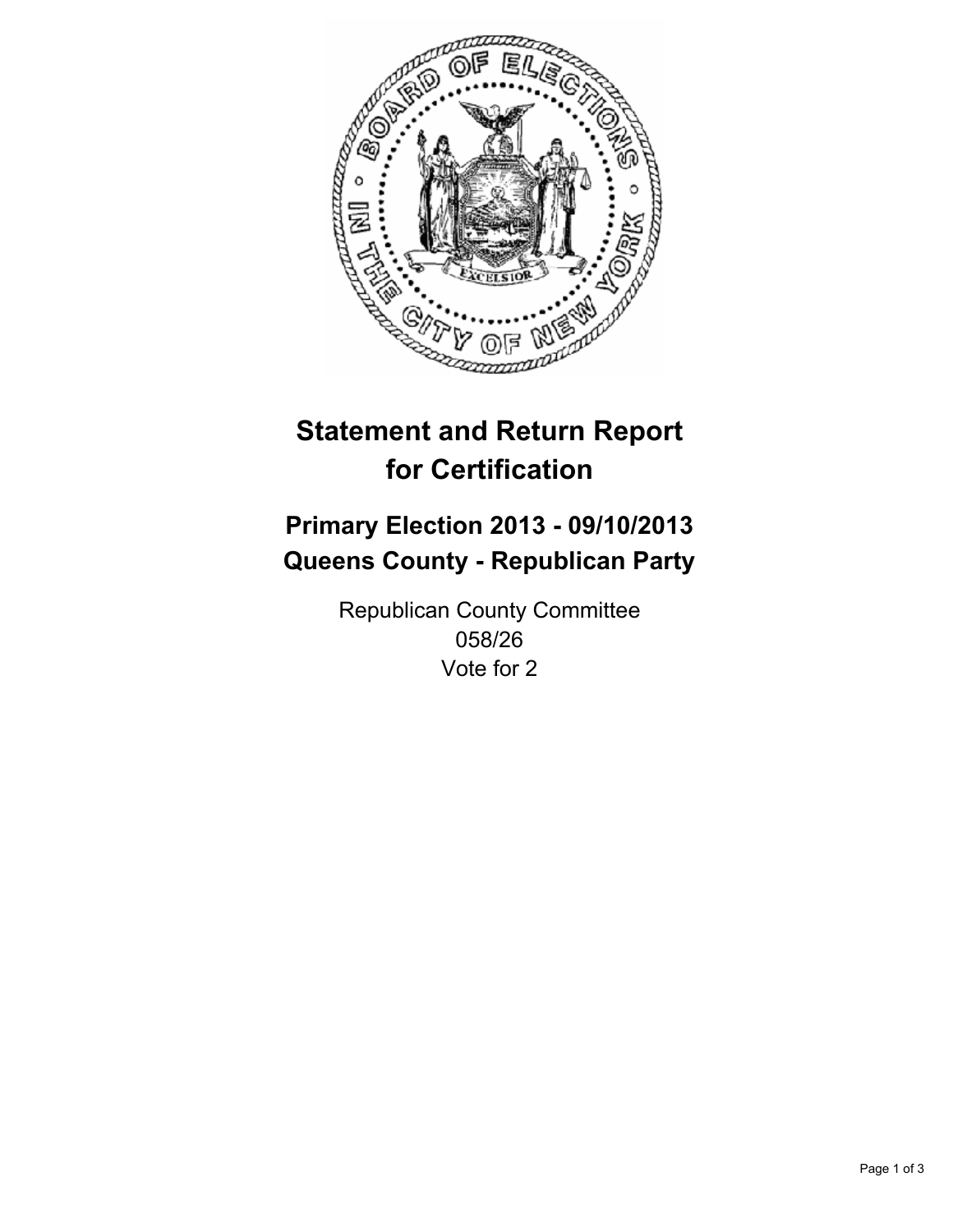

## **Assembly District 26**

| <b>EMERGENCY</b>        | 0        |
|-------------------------|----------|
| ABSENTEE/MILITARY       | 3        |
| <b>FEDERAL</b>          | 0        |
| SPECIAL PRESIDENTIAL    | 0        |
| AFFIDAVIT               | $\Omega$ |
| <b>ELAINE SMITH</b>     | 8        |
| WILLIAM A. SMITH        | 6        |
| <b>ROSA BRUSCA</b>      |          |
| <b>JOSEPH M. BRUSCA</b> |          |
| <b>Total Votes</b>      | 22       |